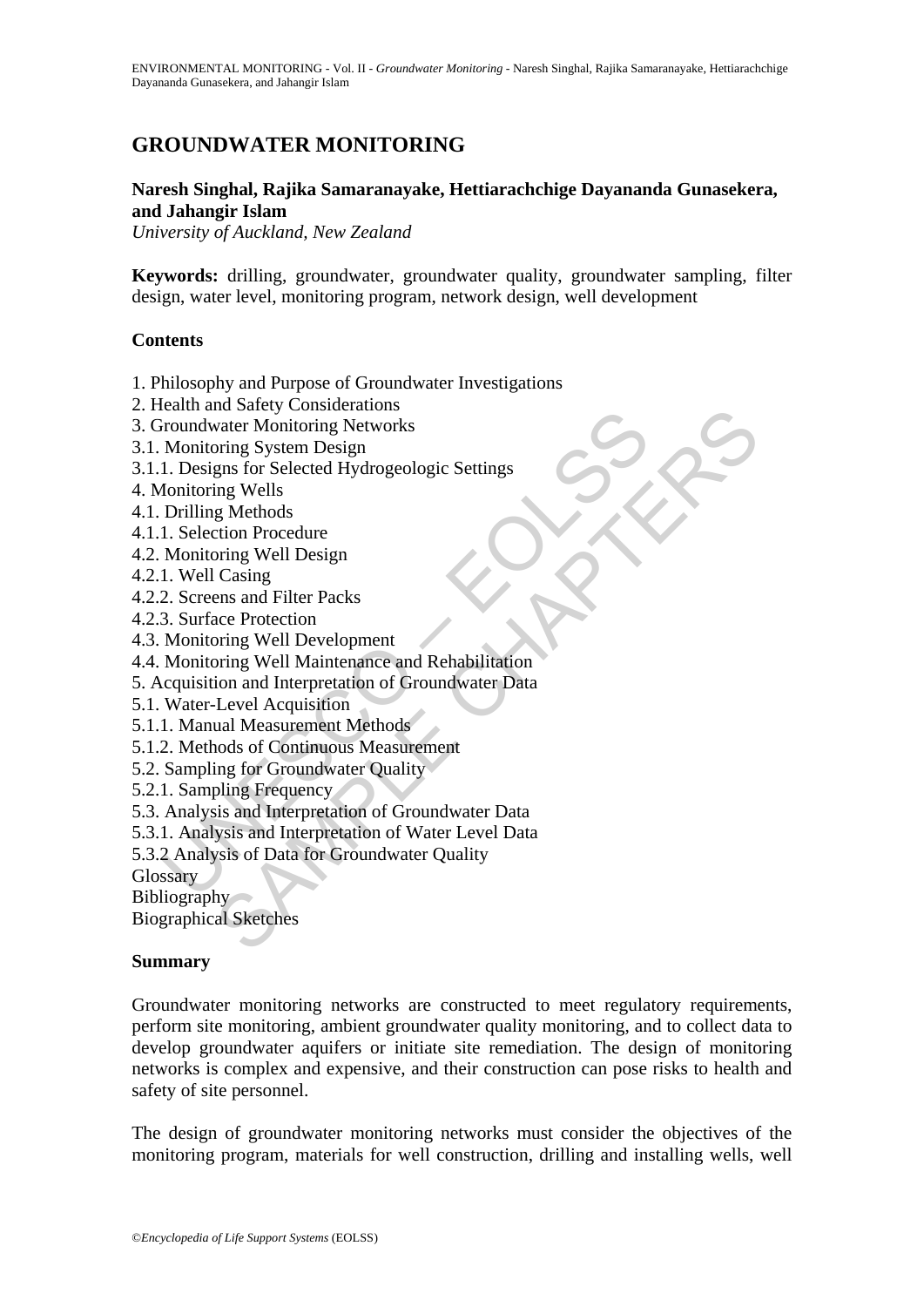development, maintenance and rehabilitation of installed wells, and data collection and interpretation. There are a number of factors that affect each of the above activities. Additionally, the activities can be completed using a number of available techniques. An understanding of the relative strengths, weaknesses, and factors affecting their performance is important for designing effective monitoring networks.

This paper presents an overview of the purpose for undertaking groundwater monitoring, network design process, drilling techniques, well design and development, well maintenance and rehabilitation, sampling, and data analysis to enable better groundwater monitoring decisions.

### **1. Philosophy and Purpose of Groundwater Investigations**

undwater aquifers are valuable sources of water supply for<br>uding domestic, commercial, and industrial use. Additional<br>indwater aquifers is sometimes necessary to alleviate flooding oi<br>ly, groundwater monitoring for contami ter aquifers are valuable sources of water supply for various purp<br>domestic, commercial, and industrial use. Additionally, dewatering<br>eraquifers is sometimes necessary to alleviate flooding or enfable quarry<br>coundwater mon Groundwater aquifers are valuable sources of water supply for various purposes including domestic, commercial, and industrial use. Additionally, dewatering of groundwater aquifers is sometimes necessary to alleviate flooding or enable quarrying. Lastly, groundwater monitoring for contamination by processes, such as leaking underground fuel tanks, accidental spills, industrial discharges, leaking landfills and sewer systems, and land use activities, may be required.

The primary purpose of groundwater monitoring systems is to monitor the flow characteristics and/or the quality of groundwater. Periodic water level measurements at various locations are essential for assessing the flow characteristics. Information on flow direction, flow velocity, and temporal water table fluctuation is necessary for groundwater modeling. Similarly, water quality monitoring is performed to assess the magnitude of contamination or the rate of contaminant migration in groundwater.

The planning, design, and installation of groundwater monitoring systems plays an important role in groundwater engineering.

## **2. Health and Safety Considerations**

Hazard recognition is an important consideration when conducting groundwater monitoring and leads to safety in the field and minimizes environmental contamination. A review of the monitoring program and site characteristics must be performed to identify existing and potential sources of physical, chemical, drilling, and sampling hazards.

Key aspects of the safety plan include a list of the known or anticipated site hazards, personal protection equipment requirements, standard operating safety procedures, work practices and engineering controls, personal hygiene and decontamination procedures, emergency equipment, and medical emergency procedures. The site safety plan must address all potential sources of hazards and anticipated emergencies. It should be issued to all on-site workers to minimize potential problems and misunderstandings. Personnel working on-site must be adequately trained, physically fit, and possess a positive attitude toward safety.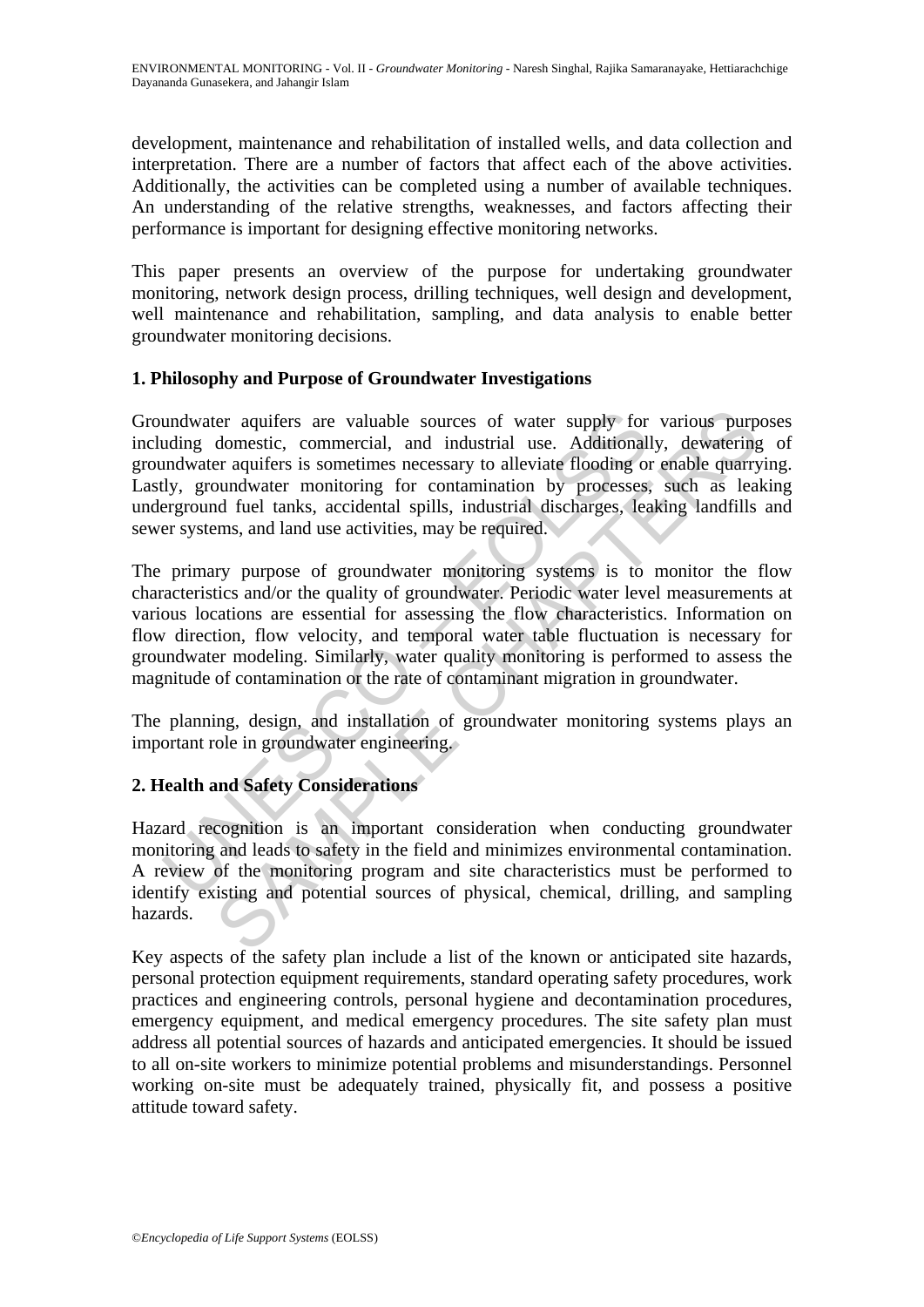Potential electrical, physical, noise, and biological hazards and ways to minimize them are discussed briefly below. Electrical hazards may include electrical wires and buried cables. To minimize these hazards, low-voltage equipment should be used wherever possible and information on buried cables should be collected from local utilities before earthworks are performed. Physical hazards may result from unstable slopes, slippery and mud covered surfaces, etc. These hazards can be minimized by good housekeeping on the site. High-intensity noise on-site can interfere with normal communication between workers and damage the ear causing pain and temporary or permanent hearing loss. In such situations, hearing protectors should be worn to reduce the sound entering the ear. Biological agents, such as living organisms or their products, can cause illness or death of the individuals exposed. The risks may be minimized at locations where exposure to potentially harmful biological agents or hazardous substances can occur by wearing protective clothing such as, gloves, safety shoes, goggles, overalls, and dust mask.

## **3. Groundwater Monitoring Networks**

Example 18 and the reading Methodical parameter and the design process.<br>
Example 18 and the reading provide increment of the reading provide the reading provide that the required information in a timely and cost-effect imp metro thanks are necessary for development of groundwater resours<br>growthes are necessary for development of groundwater resours<br>groundwater hazards (e.g., pollution, saltwater intrusion, etc.),<br>no diotaminated substrace. A Monitoring networks are necessary for development of groundwater resources, controlling groundwater hazards (e.g., pollution, saltwater intrusion, etc.), and remediation of contaminated subsurface. A properly designed monitoring network is necessary to obtain the required information in a timely and cost-effective manner. The most important aspects of the design of a monitoring network include:

- Network density: The number of observation wells and their location (in three dimensions) based on hydrogeological information available, required information and the objectives of monitoring.
- Sampling frequency: the number of observations or samples per unit time.

A modern network design incorporates the following elements:

- Spatial and temporal coverage of the sampling sites.
- Objectives of the monitoring program.
- The complex nature of geologic, hydrologic, and other environmental factors.
- Uncertainty in the geologic, hydrologic, and environmental parameters needed in the design process.

To illustrate the application of these principles in practice selected characteristics of the guidelines on design of monitoring networks commonly applied in the United Kingdom and the United States are presented below.

The United Kingdom guidelines in BS 10175:2001 categorize water monitoring into three phases:

• Exploratory investigation: Construction of a limited number of installations within and around the site based on preliminary investigation data (hydraulic gradient and direction of flow) and an initial conceptual model. Information is collected on water level and preliminary water quality in this phase.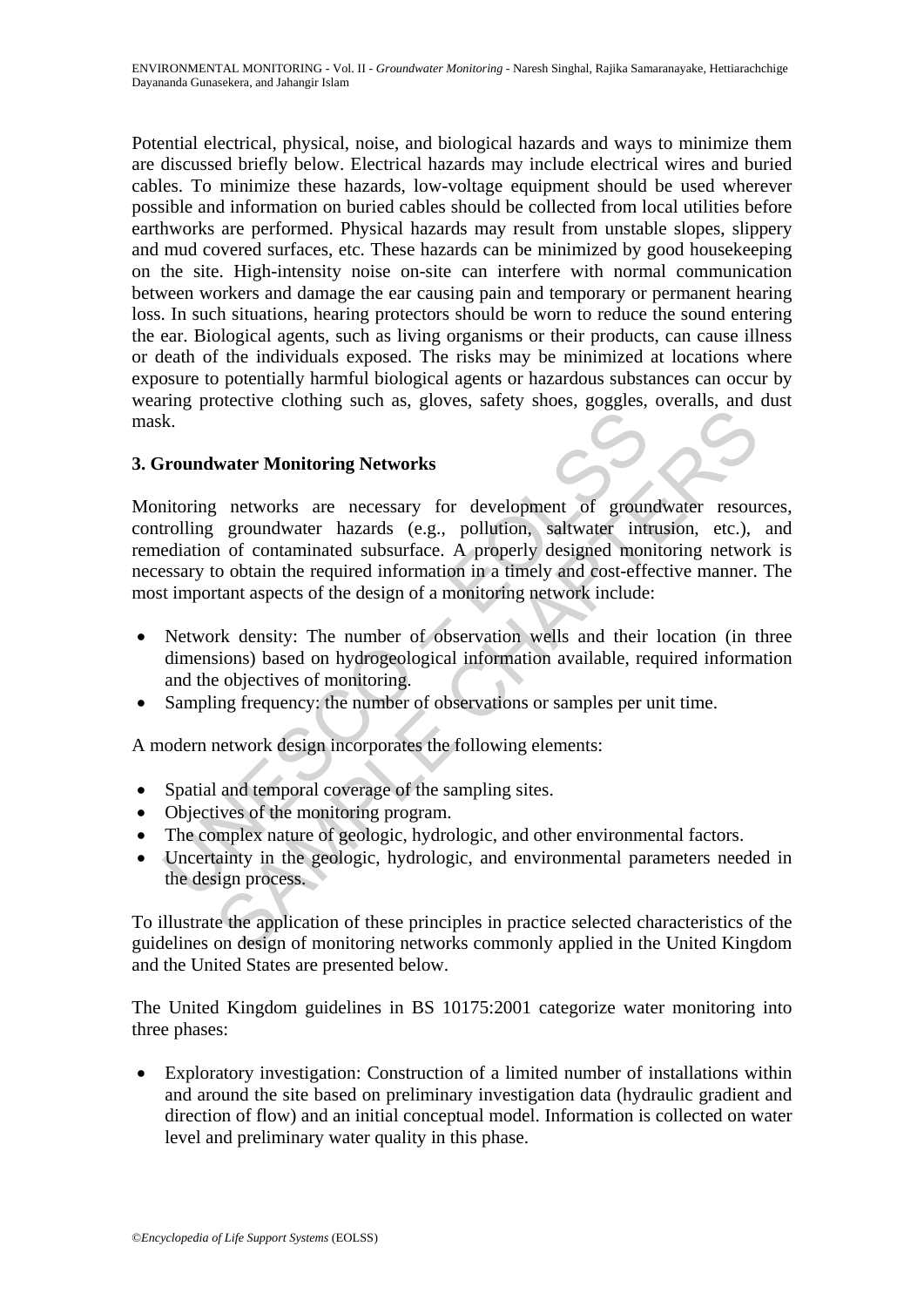- Main investigation: Installation of additional monitoring wells to give broad cover across the area of interest. Testing *in situ* may be performed to determine aquifer properties and additional water level and aquifer quality information.
- Supplementary investigation: Further adjustment of monitoring network, where appropriate, based on previous findings. Testing *in situ* may be performed to further define aquifer characteristics, water level, and water quality in specific areas.

In the United States, monitoring systems for hazardous waste and solid waste sites are expected to meet the following requirements:

- Consist of a sufficient number of wells installed at appropriate locations and depths to represent the groundwater quality for the background (upgradient) and at the compliance point downgradient of facility. At least one upgradient and three downgradient monitoring wells must be installed at the periphery of the waste management area.
- Wells are screened in the same stratigraphic horizons as the downgradient wells to ensure comparability of data.
- A sufficient number of wells are placed to account for site heterogeneity and its effect on background groundwater quality.



## **3.1. Monitoring System Design**

Figure 1. Procedure for designing a groundwater monitoring system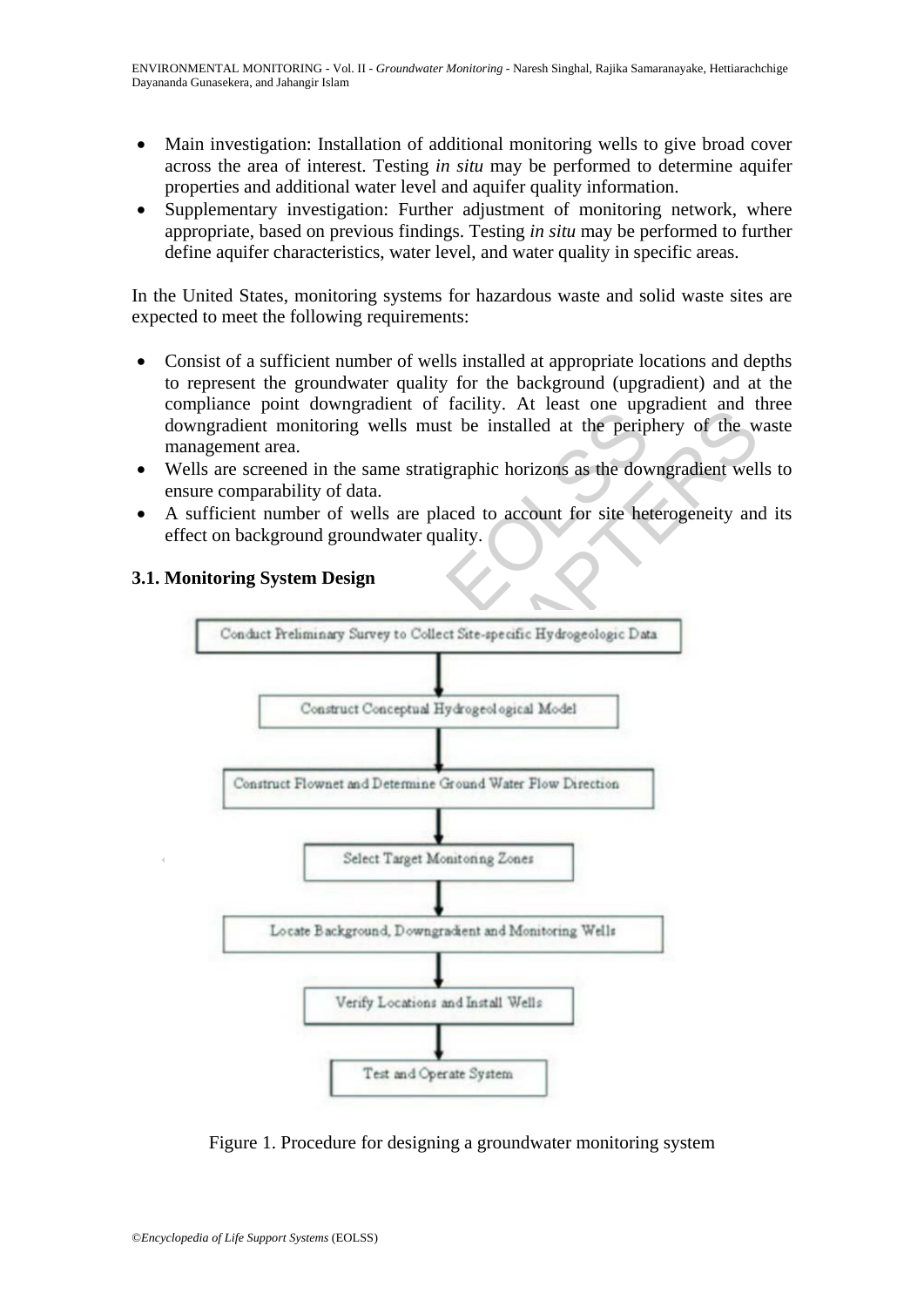The typical steps involved in the design of a groundwater monitoring system are shown on Figure 1 and discussed in the sections below.

Geologic and hydrogeologic data are required to design a monitoring system. Geologic data provide information on the types of rock and soil formations and their waterbearing properties. Hydrogeologic data provide information on the movement of water in the formations. These data normally are obtained from field investigations or from published surveys. Preliminary site investigations consisting of geophysical surveys and groundwater quality, and subsequent data analysis can provide information on:

- Lithologic characteristics: texture, structure, mineralogy, vertical, and horizontal stratification of natural and manmade layers beneath the site, and strata variability (occurrence and thickness).
- Hydrogeologic characteristics: hydraulic conductivity, porosity, hydraulic gradient, specific yield, and potential migration routes.
- Aquifer characteristics: boundaries, type of aquifer, saturated/unsaturated conditions, and occurrence and distribution of multiple aquifers.
- Characteristics of contaminants present at the site and their distribution.
- Biological, chemical, or physical processes affecting contaminant concentration and migration.
- Presence of surface water bodies on, or adjacent to, the site.

Hydrogeologic characteristics: hydraulic conductivity, porosity, specific yield, and potential migration routes.<br>Aquifer characteristics: boundaries, type of aquifer, sa conditions, and occurrence and distribution of multi Using the above data, an initial conceptual model is formulated to describe the geologic material, stratification, distribution of hydraulic conductivity, and the groundwater flow paths. If required, further investigations may be carried out to collect additional information to refine the conceptual model.

The conceptual model is used to construct flow nets. The gradient, flow direction, and the groundwater flow rates are calculated from the information provided by the flow net. Also, a comparison of the relative vertical heads between layers can reveal interconnections and the hydraulic conductivity between aquifers.

Exercise and methods.<br>
egologic characteristics: hydraulic conductivity, porosity, hydraulic grad<br>
cyield, and potential migration routes.<br>
The characteristics: boundaries, type of aquifer, saturated/unsatur<br>
oris, and occ Selection of monitoring zones and up-/downgradient wells involves considering the size of facility, location of recharge/discharge areas (i.e., streams, wetlands, or other surfacewater bodies), groundwater movement, groundwater quality, objectives, ease of access, and flexibility in monitoring seasonal changes. Improperly located wells can lead to erroneous conclusions regarding groundwater quality. Placing wells too close (where they are susceptible to contamination) or too far (where they are influenced by other geochemical processes) from the facility, can lead to errors.

## **3.1.1. Designs for Selected Hydrogeologic Settings**

Design of monitoring systems can be complicated by complex hydrogeologic characteristics. For example, proper well placement in areas with steep gradients or sites with both confined and unconfined aquifers can be difficult. In areas with low hydraulic conductivity, steep gradients are present and there is little potential for reverse flow. Target zones at such sites are narrower than those at flat gradient sites and there is little margin for error. At sites with confined and unconfined aquifers, differences in the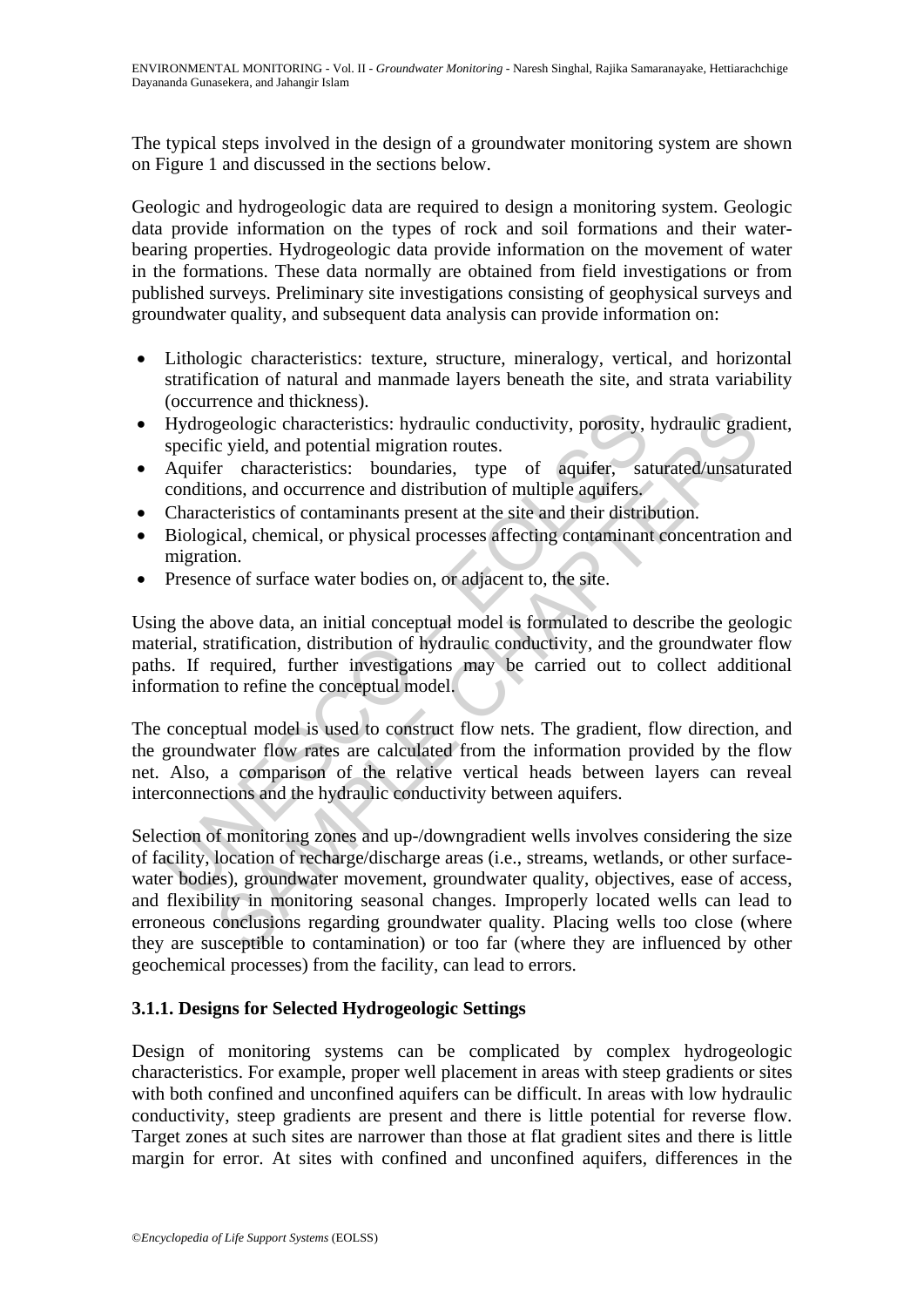hydraulic conductivity of the aquifers and the intervening layers separating the aquifers can result in complex flow patterns. The flow lines will refract at the geologic interfaces and flow can be largely horizontal in high-conductivity soils and vertical in lowconductivity soils. The selection of target monitoring zone will need to consider such complications and monitoring may need to be expanded to greater depths. The following section briefly presents important considerations during the design of monitoring systems in soils with a few selected hydrogeologic characteristics or constraints.

**Alluvial sites:** These deposits have high-permeability, shallow, sandy zones combined with low-permeability sediments, thus making it difficult to identify the target zone(s). Such sites generally lack significant horizontal gradients and experience a predominance of vertical gradients. The monitoring program must be based on the delineation of site geology, regions of different hydraulic conductivity, flow direction in different regions, and site stratigraphy.

**Single homogeneous aquifer:** The process of designing a monitoring system for a single homogeneous aquifer with simple boundary conditions may involve determining the aquifer geometry, thickness, and hydraulic conductivity (both vertical and horizontal), constructing flow nets, preparing a conceptual geologic and hydrogeologic model, identifying potential target monitoring zones, and installing monitoring wells.

neation of site geology, regions of different hydraulic conductivity<br>rent regions, and site stratigraphy.<br> **gle homogeneous aquifer:** The process of designing a monite<br> **le homogeneous aquifer:** The process of designing a **Single heterogeneous aquifer:** When the hydraulic conductivity varies spatially, the monitoring system design must consider the areal extent, thickness, hydraulic conductivity of individual geologic layers, and potential off-site migration. As an example consider a site with a layer of silty sand overlying a gravel layer. If the silty sand layer is discontinuous, the gravel layer will be the primary monitoring target zone. However, if the silty sand layer extends beyond the site boundary, both of the silty sand and gravel layers would be target zones.

of site geology, regions of different hydraulic conductivity, flow directic<br>gions, and site stratigraphy.<br>**mogeneous aquifer:** The process of designing a monitoring system figgeneous aquifer with simple boundary conditions **Multiple aquifers:** A multiple-aquifer system may require more complex threedimensional hydrogeological characterization. The monitoring program will need to consider installing multiple borings to characterize the site areally and with depth, and determine the vertical and horizontal hydraulic gradients, in addition to the factors specified in the previous paragraph. The objective can also influence the selection of the target zone. If the goal is to detect contaminant release from a source, the monitoring zone may be limited to the unconfined uppermost aquifer. However, if the aim were to assess the extent of contaminant movement, it would require monitoring of the upper and lower aquifers.

**Structurally controlled sites:** Geologic structures such as dipping beds, faults, and cross-bedding can affect the rate and direction of groundwater movement by creating preferential flow paths in high porosity cross-bedded sands and fractures, or introducing barriers to groundwater flow in fault zones containing finely ground rock and clay. At such sites, the monitoring system design may based on the location and characteristics of springs, vegetation, surface geology, stream alignments, and geologic structures. Also, the design should allow for installation of additional borings to further define the hydrogeological characteristics.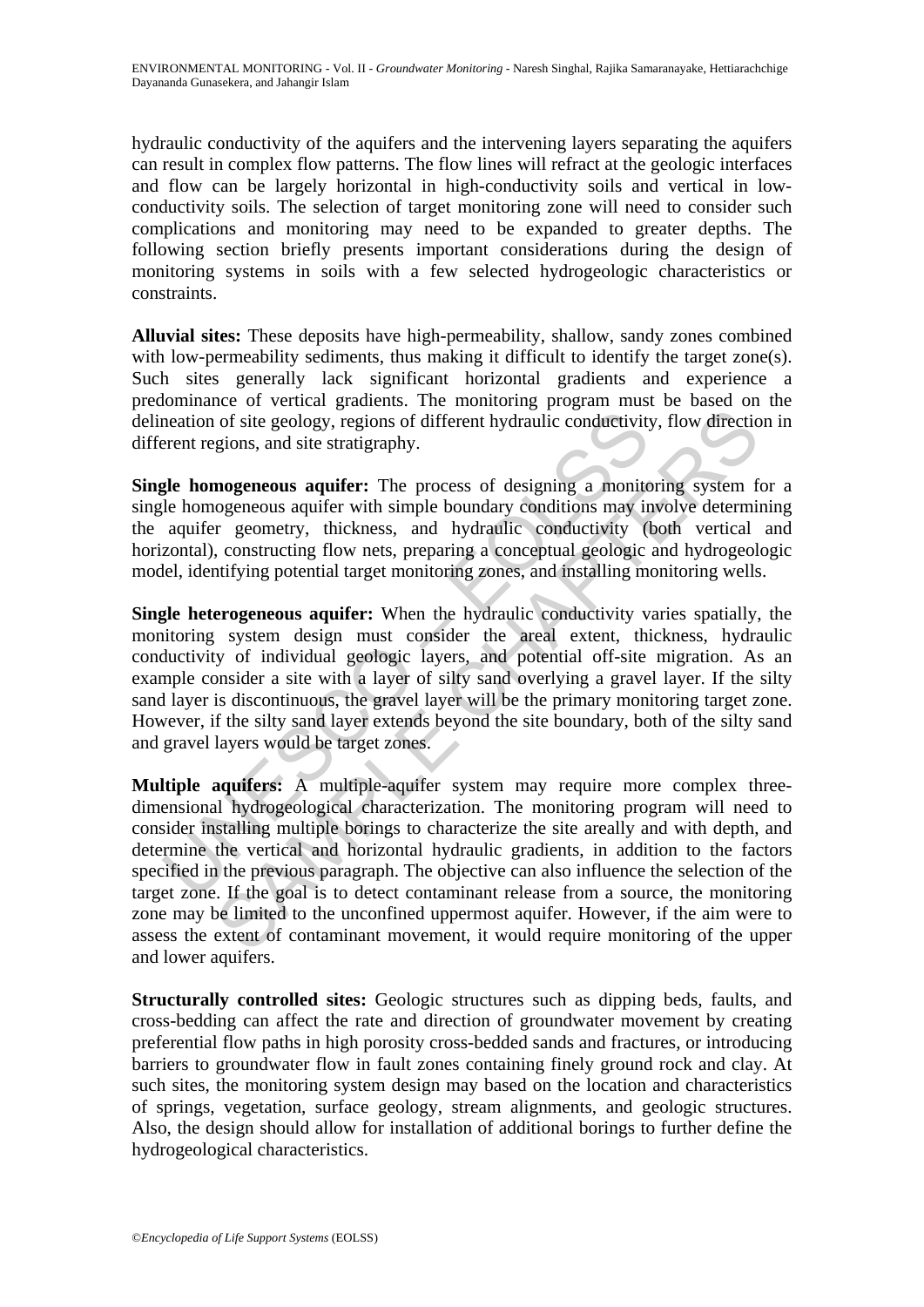**Karst aquifers:** Karst aquifers are those occurring in limestone, dolomite, gypsum salt, carbonate-cemented clastic rock, or their combination, and characterized by features (such as, underground caverns and enlarged fractures) created by mineral dissolution. Water flow is primarily through conduits (caves) and along bedding planes and fractures. In such settings, wells must be located in springs, caves, streams, or in fractured zones, and the monitoring program should consider using dye tracers to establish flow paths, prove connections between facility and monitoring wells, and locate background/sampling wells.

## **4. Monitoring Wells**

## **4.1. Drilling Methods**

Some of the commonly used drilling methods for monitoring wells are discussed below.

the of the commonly used drilling methods for monitoring wells are<br> **cussion drilling:** This method of drilling involves hammer<br>
attion. The method does not require a compressor or mud pump,<br>
sums of cutting or require dri e commonly used drilling methods for monitoring wells are discussed bel<br>
1 drilling: This method of drilling involves hammering to break<br>
The method does not require a compressor or mud pump, nor generate I<br>
f cutting or r **Percussion drilling:** This method of drilling involves hammering to break the formation. The method does not require a compressor or mud pump, nor generate large amounts of cutting or require drilling fluids. Although the rate of drilling can be slow, ranging from 5 to 8 meters per day in average soils, the technique is flexible and can be used in a variety of settings. Additionally, the drilling rig is comparatively small and does not require large space to operate. On the other hand, soils are disturbed during hammering and undisturbed soil samples cannot be collected. Cable tool drilling is one of the common percussion drilling methods in use.

**Displacement boring**: In this method, a probe, such as a steel rod with a T-handle, is advanced into soil to force the soil out of its path and make the bore. A common modification to the T-shape probe is a probe with a piston type sampler. The piston is kept closed until it reaches a desired level, then opened and advanced to collect the soil.

**Auger drilling**: Auger drilling uses a spiral tool that brings excavated soil to the surface while drilling. In addition to all the advantages of percussion drilling, it can be used to collect soil samples accurately, is a fast drilling method, and can be used for monitoring well installation in urban areas. Its primary disadvantage is that it cannot be used to drill in rocks.

**Rotary drilling**: In this method, drilling is accomplished using a continuously rotating tool bit in a circulating fluid that flushes out the cuttings. In some cases, air is used instead of fluid and the method is then referred to as air rotary drilling. The disadvantages of rotary drilling are that the circulating fluid may cause crosscontamination and the drill mud may affect water quality by invading water-bearing formations.

## **4.1.1. Selection Procedure**

The following factors should be considered in the selection of the appropriate drilling method.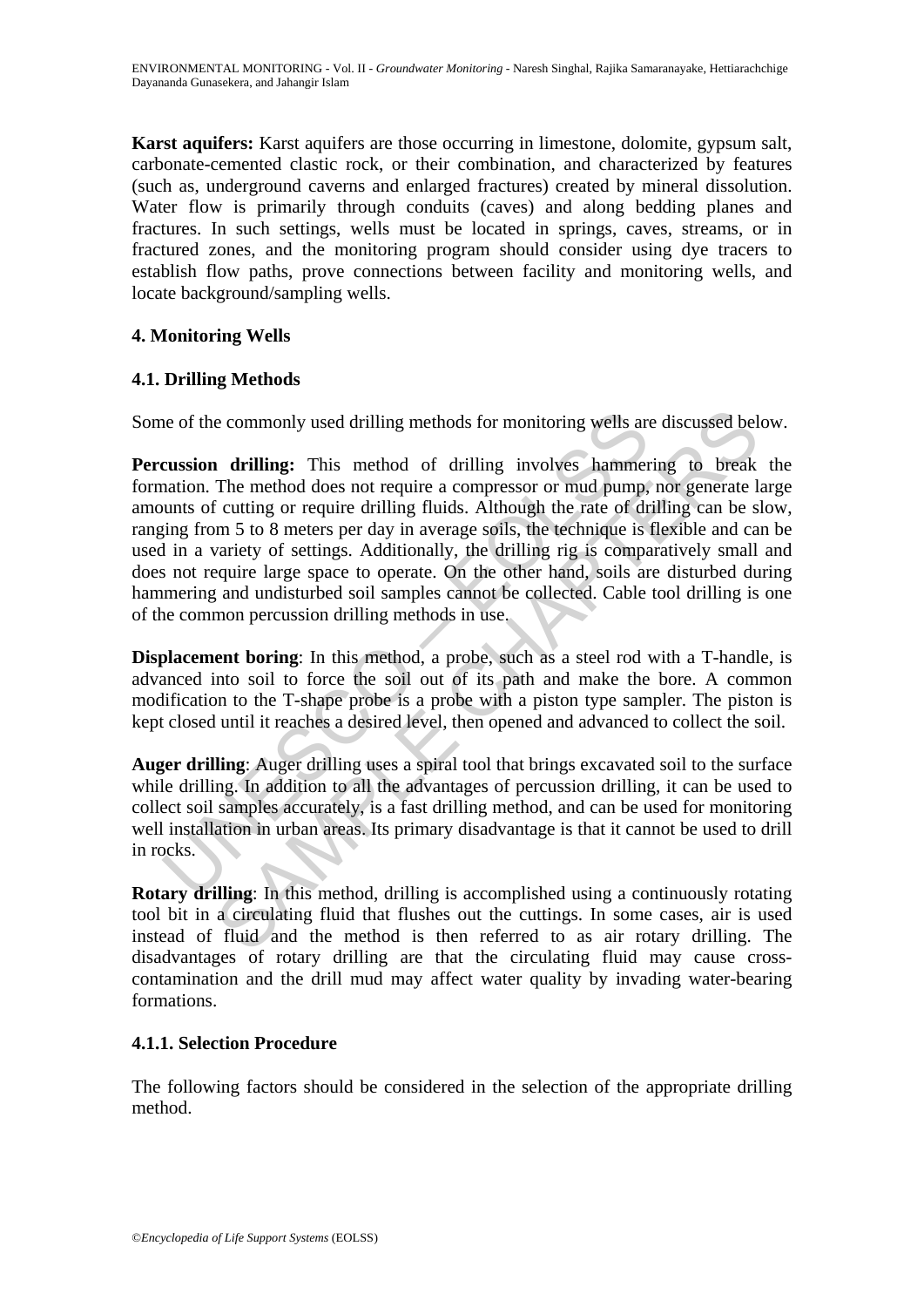**Purpose of well:** Monitoring wells are typically used for water-quality testing or waterlevel monitoring, and occasionally for collecting soil samples during drilling. Some drilling techniques, such as percussion drilling, disturb soils samples and are not appropriate if undisturbed soil samples are needed; others, such as rotary drilling, can cross-contaminate the soil and must be used with caution.

**Size, depth of drilling, and aquifer properties:** Aquifer properties can greatly affect the selection of a suitable drilling method. Auger drilling, for example, is very effective in unconsolidated soils but not suitable for use in hard rocks. Also, auger drilling is not recommended for more than 100 m depth because of high friction between auger and soil. Rotary and cable-tool methods are suitable for drilling wells more than 500 m deep. Use of circulating fluid drilling methods in fractured material is not advisable due to the large loss of drilling fluids in fractures. The water level can also affect method selection, as methods involving fluid circulation may not be effective beyond the water table.

**Land availability and site access:** Selection of an appropriate drilling method must consider the availability of land for construction and site accessibility, especially in urban areas. Clearance requirements for the drilling rig and support vehicles may need to be checked against available space.

**Disposal of cutting and drilling fluids**: Disposal requirements for the excavated material and drilling fluids may affect method selection. At contaminated sites, the excavated soils and drilling fluids may need to be treated as hazardous and require costly disposal. Techniques that minimize the amount of waste material produced would be preferred due to their cost effectiveness.

comparison as methods involving fluid circulation may not be effective<br>e.<br>
E.<br>
d availability and site access: Selection of an appropriate dri<br>
sider the availability of land for construction and site accessib<br>
in areas. C is methods involving fluid circulation may not be effective beyond the w<br> **lability and site access:** Selection of an appropriate drilling method in<br>
alability and site access: Selection of an appropriate drilling method i **Noise and safety:** In urban residential areas, noise generated by drilling equipment, such as hammers and compressors, may exceed acceptable levels and disfavor the use of some techniques. However, methods for controlling noise may reduce the efficiency of the equipment or increase the cost of operation. Additionally, in some cases, concerns over noise emissions may lead to placement of restrictions, such as no night time operations.

Public safety is a high priority consideration, especially in populated areas. Special precautions are required to ensure public safety during drilling operations. This may add an extra cost to drilling operations.

**Regulatory requirements:** In certain settings, the disposal of drilling fluids and extracted soil and water may require approval from regulatory authorities. While this may not add to the cost of drilling, delays can result if timely approval cannot be obtained. These issues must be considered in the selection of drilling method.

**Cost and time**: The cost and time taken for drilling should be considered together with all other factors in selecting an appropriate drilling method.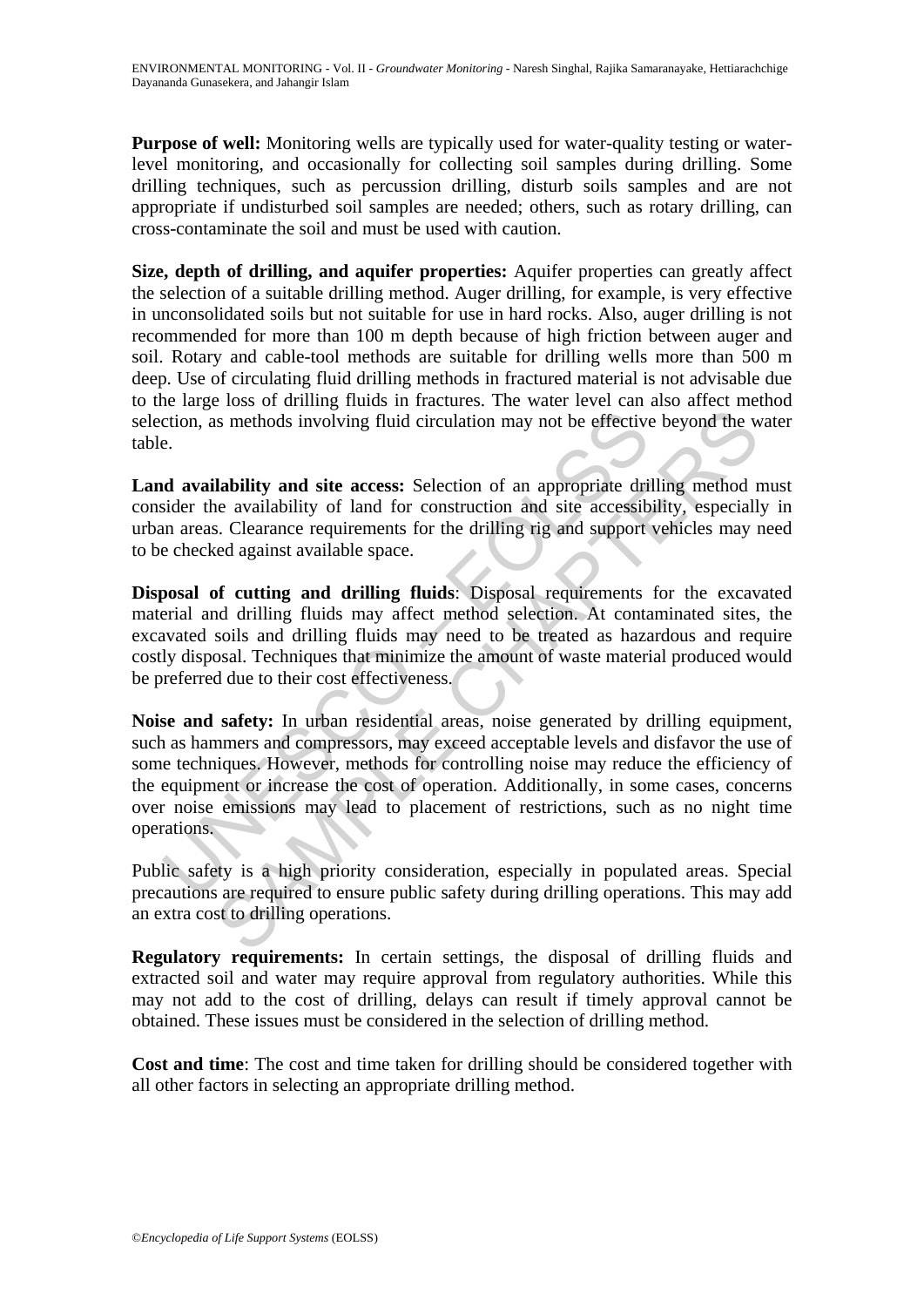ENVIRONMENTAL MONITORING - Vol. II - *Groundwater Monitoring* - Naresh Singhal, Rajika Samaranayake, Hettiarachchige Dayananda Gunasekera, and Jahangir Islam

-

-

-

# TO ACCESS ALL THE **25 PAGES** OF THIS CHAPTER, Visit: [http://www.eolss.net/Eolss-sampleAllChapter.aspx](https://www.eolss.net/ebooklib/sc_cart.aspx?File=E6-38A-05-03)

#### **Bibliography**

BS 10175 (2001). *Investigation of Potentially Contaminated Sites—Code of Practice.* London, UK: British Standards Institution. [This standards document presents guidelines for conducting groundwater investigations at contaminated sites in the UK.]

BS 6068-6.11 (1993). *Water Quality Sampling—Guidance on Sampling of Groundwaters*. London, UK: British Standards Institution.

Campbell M.D. and Lehr J.H. (1973). *Water Well Technology*. New York: McGraw-Hill.

stigations at contaminated sites in the UK.]<br>
0068-6.11 (1993). Water Quality Sampling—Guidance on Sampling of Ground<br>
6068-6.11 (1993). Water Quality Sampling—Guidance on Sampling of Ground<br>
6068-6.11 (1993). Water Qualit s at contaminated sites in the UK.]<br>
(1993). *Water Quality Sampling—Guidance on Sampling of Groundwaters.* London,<br>
1.1973). *Water Well Technology*. New York: McGraw-Hill.<br>
Huntsman B.E., and Lehr J.H. (1973). *Water Wel* Dalton M.G., Huntsman B.E., and Bradbury K. (1991). Acquisition and interpretation of water-level data. *Practical Handbook of Ground-water Monitoring* (ed. D.M. Nielsen), 541 pp. Boca Raton, FL: Lewis Publishers. [This article discusses factors that must be considered and procedures for analyzing water level data.]

Driscoll F.G. (1986). *Groundwater and Wells*. St. Paul, MN: Johnson Division. [This document presents a good coverage of well design procedures.]

Herzog B., Pennino J., and Nielsen G. (1991). Ground-water sampling. *Practical Handbook of Groundwater Monitoring* (ed. D.M. Nielsen), 541 pp. Boca Raton, FL: Lewis Publishers. [This article discusses general philosophy and issues related to groundwater sampling.]

Hugo A.L., Randall J.C., Lorne G.E., Graham E.F., Benjamin F.H., and Shahrokh R. (1992). Review of groundwater quality monitoring network design. *Journal of Hydraulic Engineering*, **18**(1), 11–37. [This article presents a detailed review of the monitoring network design literature.]

ISO 5667-11 (1993). *International Standard Water Quality Sampling Part 11: Guidance on Sampling of Groundwater*. Geneva: International Organization for Standardization.

ISO 5667-18 (2001). *International Standard Water Quality Sampling Part 18: Guidance on Sampling of Groundwater at Contaminated Sites*. Geneva: International Organization for Standardization.

Kill D.L. (1990). Monitoring well development—why and how. *Groundwater and Vadose Zone Monitoring*, ASTM STP 1053 (eds. D.M. Nielsen and A.I. Johnson), 82 pp. Philadelphia: American Society for Testing and Materials. [This article presents covers various aspects of well installation and development.]

Nielsen D.M. (1991). *Practical Handbook of Ground-Water Monitoring*, 717 pp. Boca Raton, FL: Lewis Publishers.

Nielsen D.M. and Johnson A.I. (1990). *Groundwater and Vadose Zone Monitoring*. ASTM STP 1053. 313 pp. Philadelphia: American Society for Testing and Materials.

US EPA (1986). *RCRA Ground-Water Monitoring Technical Enforcement Guidance Document*. Office of Waste Programs Enforcement and Office of Solid Waste and Emergency Response, OSWER – 9950. Washington, DC: US EPA. [This document presents monitoring requirements to comply with The Resource Conservation and Recovery Act in the United States.]